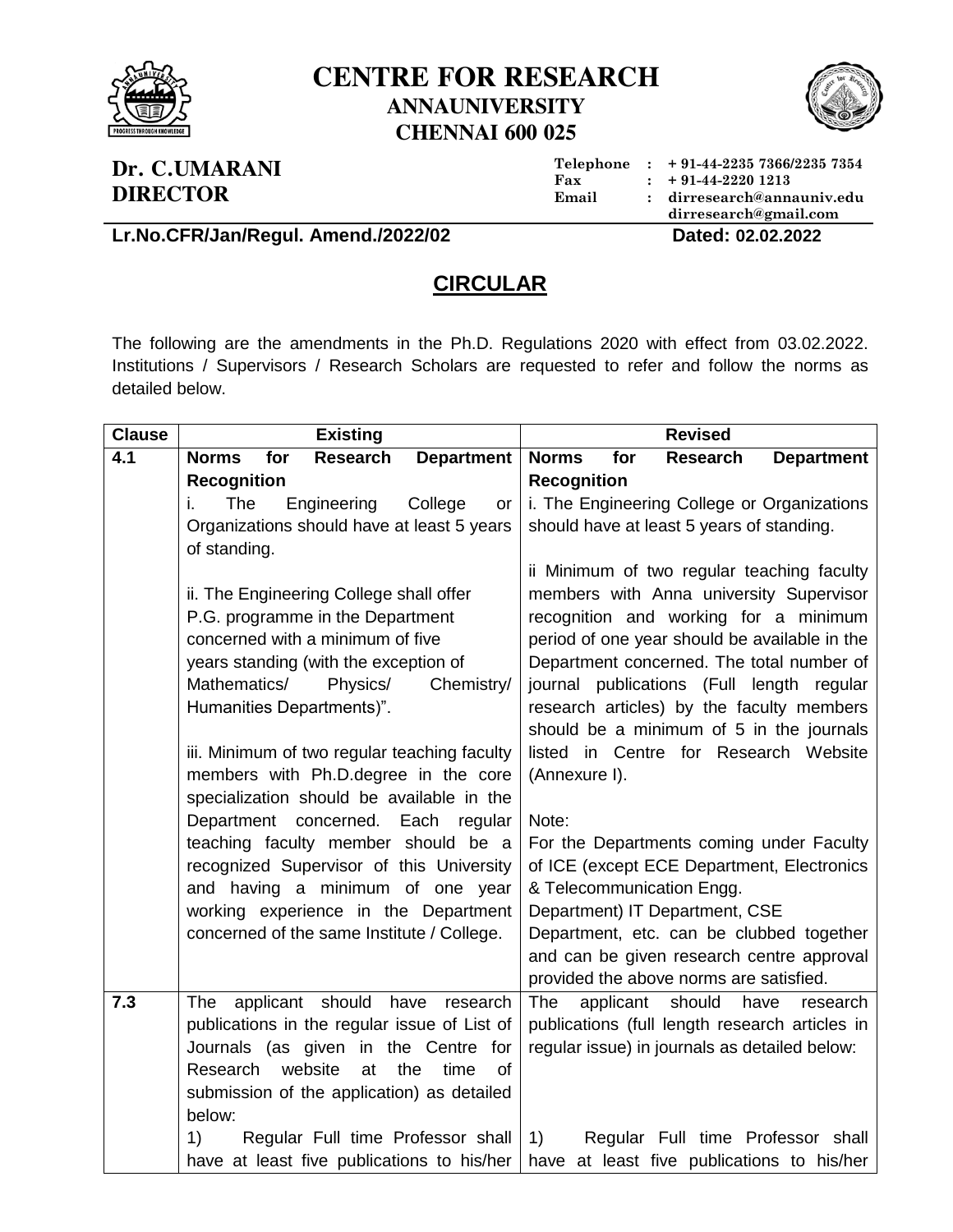|      | credit.                                                                                        |                                                                                            |
|------|------------------------------------------------------------------------------------------------|--------------------------------------------------------------------------------------------|
|      |                                                                                                | credit. Out of the fivejournal publications, a<br>minimum of two publications must be from |
|      | 2) Regular Full time Associate Professor                                                       | the journals listed in the Centre for Research                                             |
|      | shall have at least three publications to                                                      | website (Annexure I) and three publications                                                |
|      | his/her credit.                                                                                | in UGC-CARE listed journal.                                                                |
|      |                                                                                                |                                                                                            |
|      | 3) Regular Full time Assistant Professor                                                       | 2) Regular Full time Associate Professor/                                                  |
|      | shall have at least two publications to                                                        | Assistant Professor shall have atleast two                                                 |
|      | his/her credit.                                                                                | publications to his/her credit in journals listed                                          |
|      |                                                                                                | Centre<br>for<br>Research<br>Website<br>in                                                 |
|      | 4) Publications produced during the Ph.D.                                                      | (Annexure I).                                                                              |
|      | programme and after the completion of the                                                      |                                                                                            |
|      | Ph.D. programme shall be considered for                                                        | 3) Applicant shall be the first/second author                                              |
|      | processing the application.                                                                    | (in case his/her Student/ Supervisor is the                                                |
|      |                                                                                                | first author)/ corresponding author in the                                                 |
|      | Among<br>the<br>number<br>5)<br>of<br>papers                                                   | publications. The credit of the published                                                  |
|      | mentioned, at least one of the paper                                                           | paper will be granted to only one of the<br>authors for awarding the supervisorship. The   |
|      | should be communicated and published<br>after the completion of his /<br>her                   | published paper content should be in the                                                   |
|      | Ph.Dprogramme.                                                                                 | relevant area of research of the applicant                                                 |
|      |                                                                                                | and within the scope of the Journal. If                                                    |
|      | Applicant shall be the first/second author                                                     | plagiarism is ascertained in the publications                                              |
|      | (in case if his/her Student/ Supervisor is                                                     | of the applicant, the application will be                                                  |
|      | the first author) and the corresponding                                                        | summarily rejected and the applicant will not                                              |
|      | author in the publications. The credit of the                                                  | be permitted to apply for supervisorship for                                               |
|      | published paper will be granted to only                                                        | the next two years.                                                                        |
|      | one of the authors for awarding the                                                            |                                                                                            |
|      | supervisorship. The<br>published<br>paper                                                      |                                                                                            |
|      | content should be in the relevant area of                                                      |                                                                                            |
|      | research of the applicant and within the                                                       |                                                                                            |
|      | scope of the Journal. If self-plagiarism /                                                     |                                                                                            |
|      | ascertained<br>in<br>plagiarism<br>is<br>the<br>publications<br>the<br>of<br>applicant,<br>the |                                                                                            |
|      | application will be summarily rejected and                                                     |                                                                                            |
|      | the applicant will not be permitted to apply                                                   |                                                                                            |
|      | for supervisorship for the next two years.                                                     |                                                                                            |
| 7.8  | A Supervisor shall entertain registration of                                                   | A Supervisor shall entertain registration of                                               |
|      | new scholars under his/her supervision up                                                      | new scholars under his/her supervision up to                                               |
|      | to the age of 58 years.                                                                        | the age of (i) 60 years (i.e. till retirement)                                             |
|      |                                                                                                | and after 58 while taking new scholars a                                                   |
|      |                                                                                                | joint supervisor should be included for                                                    |
|      |                                                                                                | University Departments / Govt. / Govt.-aided                                               |
|      |                                                                                                | Institutions (ii) 65 years and after 63 while                                              |
|      |                                                                                                | taking new scholars a joint supervisor should                                              |
|      |                                                                                                | be included for affiliated institutions.                                                   |
| 16.6 | If the Doctoral Committee approves the                                                         | If the Doctoral Committee approves the                                                     |
|      | research work reported in the Synopsis                                                         | research work reported in the Synopsis and                                                 |